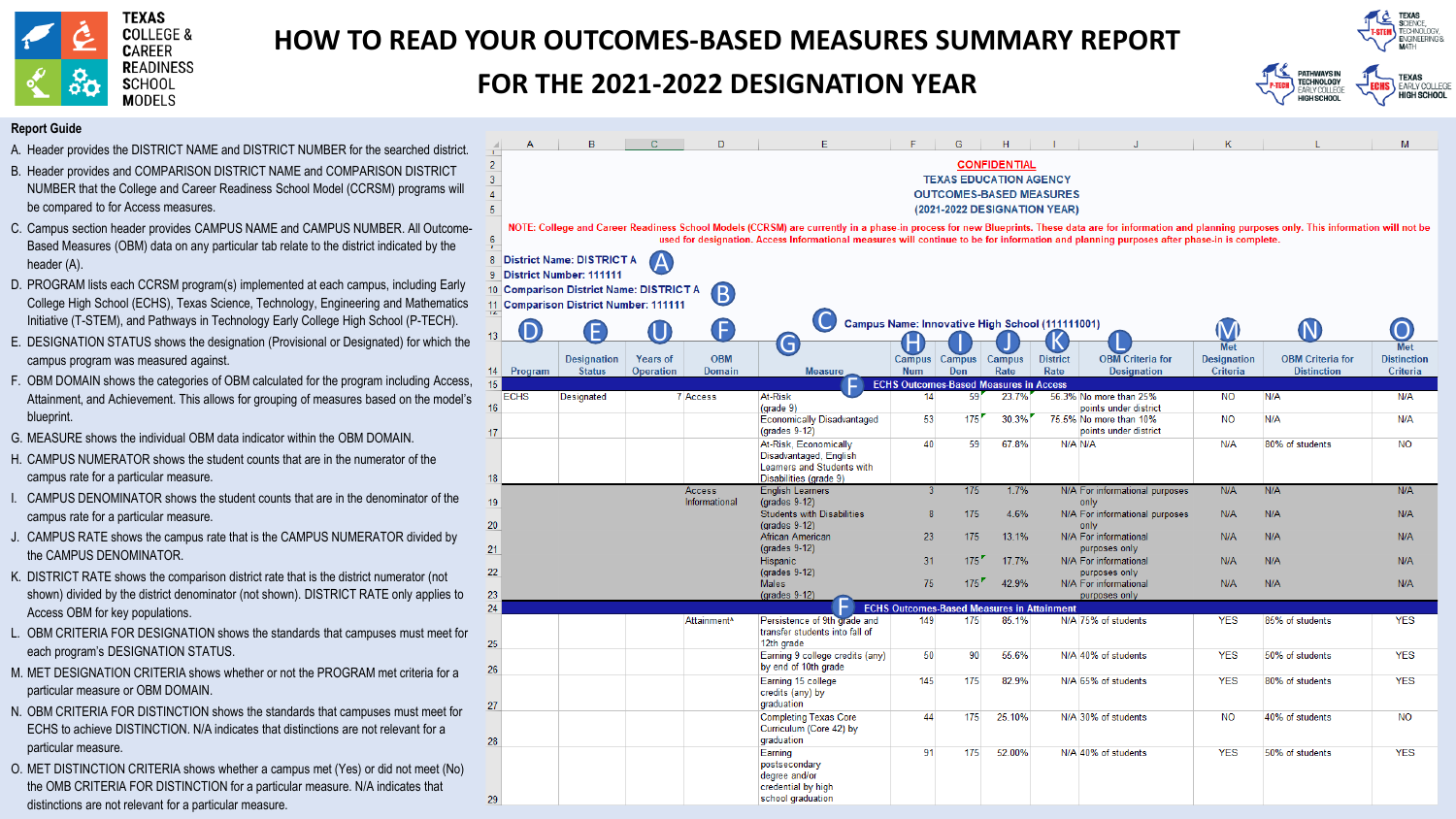

# **HOW TO READ YOUR OUTCOMES-BASED MEASURES SUMMARY REPORT**

## FOR THE 2021-2022 DESIGNATION YEAR

Craduating bigh echool in A



VEC

#### $\mathbf{K}$ PATHWAYS IN<br>TECHNOLOGY **TEXAS** EARLY COLLEGE EARLY COLLEGE HIGH SCHOOL **HIGH SCHOOL**

Expoods statewide

**Report Guide (continued)** 

- P. If a campus has multiple CCRSM programs, reports for each program will be displayed sequentially.
- Q. All Provisional and Designated CCRSM programs will receive Access OBM for students enrolled in the program during the fall of the 2020-2021 academic year. OBM data indicators and grade levels are dependent on years of operation and DESIGNATION STATUS.
- R. ACCESS INFORMATIONAL shows Access OBM data indicators for historically underrepresented student groups. Provisional campuses also receive data for economically disadvantaged students in this section while the model is in phase in. This data is informational and for planning purposes only. It has not been used for designation purposes. ACCESS INFORMATIONAL measures will continue to be for informational and planning purposes after the phase-in is complete. District rates for Access Informational measures have not been calculated. Therefore, the DISTRICT RATE is not applicable for these report sections.
- S. SUMMARY OF ECHS OUTCOMES-BASED MEASURES provides a report regarding whether designated ECHS have met state standards the Access, Attainment, and Achievement domains. This section also provides a report regarding whether designated ECHS have met state standards to earn Distinctions in the Access, Attainment, or Achievement domains.
- T. Designated ECHS campuses will receive a YES or NO regarding whether the campus has met the state's Designation standards in each of the three domains. Campuses will also receive a YES or NO regarding whether the campus has achieved Distinctions in any of the domains. At this time, TEA is only awarding Distinctions in Access and Achievement.

|                    |                                | years (4-year cohort                                                                                                                     |                                                                                               |                                                                                                     |       | 4-year graduation rate for                                      |                                                                                                                                                                                                                                                                                                 | 4-year graduation rate for                                                                                          | .                                                                                                                                 |
|--------------------|--------------------------------|------------------------------------------------------------------------------------------------------------------------------------------|-----------------------------------------------------------------------------------------------|-----------------------------------------------------------------------------------------------------|-------|-----------------------------------------------------------------|-------------------------------------------------------------------------------------------------------------------------------------------------------------------------------------------------------------------------------------------------------------------------------------------------|---------------------------------------------------------------------------------------------------------------------|-----------------------------------------------------------------------------------------------------------------------------------|
|                    |                                | Direct-to-college enrollment                                                                                                             | 91                                                                                            | 175                                                                                                 | 52%   | N/A 45% of students                                             | <b>YES</b>                                                                                                                                                                                                                                                                                      | 50% of students                                                                                                     | <b>YES</b>                                                                                                                        |
|                    |                                | into a 2-year or 4-year                                                                                                                  |                                                                                               |                                                                                                     |       |                                                                 |                                                                                                                                                                                                                                                                                                 |                                                                                                                     |                                                                                                                                   |
|                    |                                |                                                                                                                                          |                                                                                               |                                                                                                     |       |                                                                 |                                                                                                                                                                                                                                                                                                 |                                                                                                                     |                                                                                                                                   |
|                    | Achievement <sup>^</sup>       | OR TSI exemption through<br>successful completion of first<br>college reading/writing course                                             |                                                                                               | 100                                                                                                 | 73%   |                                                                 |                                                                                                                                                                                                                                                                                                 | 80% passing rate                                                                                                    | <b>NO</b>                                                                                                                         |
|                    |                                | <b>TSIA College Readiness</b><br>Standards** - Math<br>OR TSI exemption through<br>successful completion of first<br>college math course | 64                                                                                            | 100                                                                                                 | 64%   | N/A 60% passing rate                                            | <b>YES</b>                                                                                                                                                                                                                                                                                      | 75% passing rate                                                                                                    | <b>NO</b>                                                                                                                         |
|                    |                                | College, Career and Military<br>Readiness (CCMR) standards<br>on SAT or ACT by graduation                                                | 51                                                                                            | 175                                                                                                 | 29%   | N/A 45% passing rate                                            | ***                                                                                                                                                                                                                                                                                             | 65% passing rate                                                                                                    | ***                                                                                                                               |
|                    |                                | Algebra I EOC<br>Assessment by the end of<br>Grade 9                                                                                     |                                                                                               |                                                                                                     |       | N/A 60% of students<br>achieve Meets Grade Level<br>Performance |                                                                                                                                                                                                                                                                                                 | 60% of students<br>achieve Meets Grade<br>Level Performance AND<br>40% achieving Masters<br>Grade Level Performance | ***                                                                                                                               |
|                    |                                | English II EOC<br>Assessment<br>(Grades 9-11)                                                                                            | ***                                                                                           | ***                                                                                                 | ***   | N/A 30% of students<br>achieve Meets Grade Level<br>Performance | ***                                                                                                                                                                                                                                                                                             | 30% of students<br>achieve Meets Grade<br>Level Performance AND<br>10% achieving Masters                            | ***                                                                                                                               |
|                    |                                |                                                                                                                                          |                                                                                               |                                                                                                     |       |                                                                 |                                                                                                                                                                                                                                                                                                 |                                                                                                                     |                                                                                                                                   |
|                    |                                |                                                                                                                                          |                                                                                               |                                                                                                     |       |                                                                 |                                                                                                                                                                                                                                                                                                 |                                                                                                                     |                                                                                                                                   |
|                    |                                |                                                                                                                                          |                                                                                               |                                                                                                     |       |                                                                 |                                                                                                                                                                                                                                                                                                 |                                                                                                                     | NO.                                                                                                                               |
|                    | <b>Attainment</b>              |                                                                                                                                          |                                                                                               |                                                                                                     |       |                                                                 |                                                                                                                                                                                                                                                                                                 |                                                                                                                     | <b>YES</b>                                                                                                                        |
|                    | <b>ECHS</b>                    |                                                                                                                                          |                                                                                               |                                                                                                     |       | <b>Met Designation Standard</b>                                 | $***$                                                                                                                                                                                                                                                                                           | <b>Distinction Earned</b>                                                                                           | 大大大                                                                                                                               |
|                    |                                |                                                                                                                                          |                                                                                               |                                                                                                     |       |                                                                 |                                                                                                                                                                                                                                                                                                 |                                                                                                                     |                                                                                                                                   |
| Designated         | 6 Access                       | At-Risk                                                                                                                                  | 24                                                                                            | 40                                                                                                  | 60%   | 56.3% No more than 15%                                          | <b>YES</b>                                                                                                                                                                                                                                                                                      | N/A                                                                                                                 | N/A                                                                                                                               |
|                    |                                | <b>Economically Disadvantaged</b><br>(grades 9-11)                                                                                       | 140                                                                                           | 175                                                                                                 | 80%   | 75.5% No more than 5%<br>points under district                  | <b>YES</b>                                                                                                                                                                                                                                                                                      | N/A                                                                                                                 | N/A                                                                                                                               |
|                    | <b>Access</b><br>Informational | <b>English Learners</b><br>$(grades 9-11)$                                                                                               | $\overline{3}$                                                                                | 175                                                                                                 | 1.7%  | N/A For informational purposes<br>only                          |                                                                                                                                                                                                                                                                                                 | N/A                                                                                                                 | N/A                                                                                                                               |
|                    | R                              | <b>Students with Disabilities</b><br>$(grades 9-11)$                                                                                     | 8                                                                                             | 175                                                                                                 | 4.6%  | N/A For informational purposes<br>only                          | N/A                                                                                                                                                                                                                                                                                             | N/A                                                                                                                 | N/A                                                                                                                               |
|                    |                                | African American<br>$(grades 9-11)$                                                                                                      | 23                                                                                            | 175                                                                                                 | 13.1% | N/A For informational<br>purposes only                          | N/A                                                                                                                                                                                                                                                                                             | N/A                                                                                                                 | N/A                                                                                                                               |
|                    |                                | Hispanic<br>$(grades 9-11)$                                                                                                              | 31                                                                                            | 175                                                                                                 | 17.7% | N/A For informational<br>purposes only                          | N/A                                                                                                                                                                                                                                                                                             | N/A                                                                                                                 | N/A                                                                                                                               |
|                    |                                | Females<br>$(grades 9-11)$                                                                                                               | 75                                                                                            | $175$ <sup>r</sup>                                                                                  | 42.9% | N/A For informational<br>purposes only                          | N/A                                                                                                                                                                                                                                                                                             | N/A                                                                                                                 | N/A                                                                                                                               |
| <b>T-STEM</b><br>p |                                | <b>ECHS Access</b><br><b>ECHS</b><br>Achievement<br>O                                                                                    | orauuating mgn school in 4<br>graduation rate)*<br><b>TSIA College Readiness</b><br>(grade 9) | <b>ECHS Outcomes-Based Measures in Achievement</b><br>73<br>Standards** - (ELAR) + Writing<br>$***$ | ***   | JZ.UU /U<br>***                                                 | $197 \text{ N}$ vitimit 370 or statewide<br>the class of 2019 (90%)<br>N/A 70% passing rate<br><b>Summary of ECHS Outcomes-Based Measures</b><br><b>Met Designation Standard</b><br><b>Met Designation Standard</b><br><b>T-STEM Outcomes-Based Measures in Access</b><br>points under district | <u>. Lu</u><br><b>YES</b><br>$***$<br>NO <sub>1</sub><br><b>YES</b><br>N/A                                          | LACCOUS SIGIEWIUC<br>the class of 2019 (90%)<br>Grade Level Performance<br><b>Distinction Earned</b><br><b>Distinction Earned</b> |

92,00%

NI/A Within E.V. of statewide

VEO